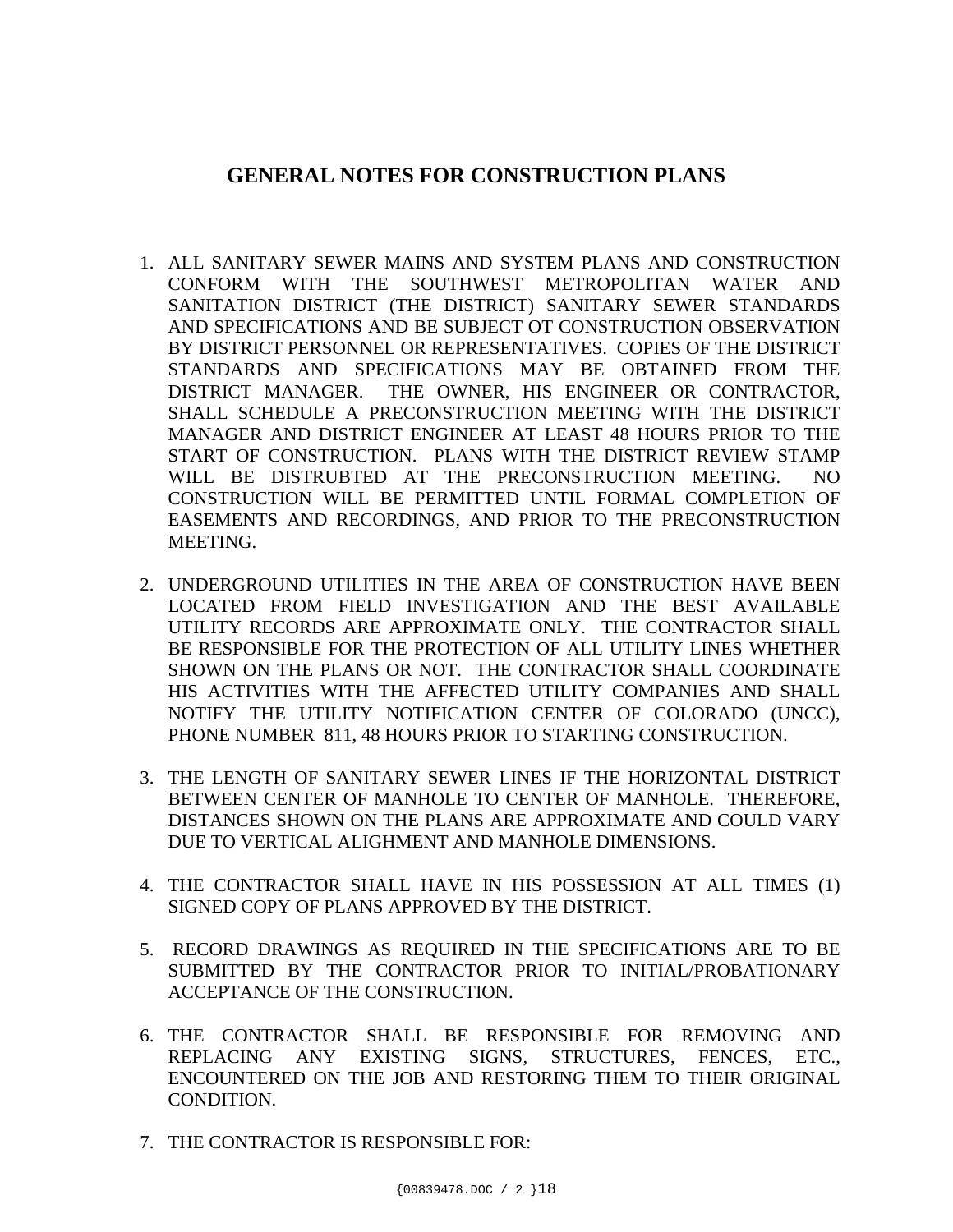- A. NOTIFYING THE DISTRICT 48 HOURS IN ADVANCE OF ANY NEED TO SHUT DOWN ANY PORTION OF THE EXISTING SANITARY SEWER SYSTEM.
- B. NOTIFYING THE DISTRICT 48 HOURS IN ADANCE OF THE WORK.
- C. IN CASE OF AN EMERGENCY AFTER WORKING HOURS, CALL THE DISTRICT OFFICE AT 303-979-2333 FOR RECORDED INSTRUCTIONS.
- 8. PRIOR TO INSTALLATION OF SANITARY SEWER MAINS, ROAD CONSTRUCTION MUST HAVE PROGRESSED TO AT LEAST "SUB-GRADE" STAGE. SUB-GRADE IS DEFINED AS AN ELEVATION OF NO MORE THAN EIGHT INCHES BELOW THE FINISHED STREET GRADE. ALL MANHOLE COVERS SHALL BE ADJUSTED TO THE FINAL FINISHED GRADE BY THE CONTRACTOR.
- 9. THE CONTRACTOR SHALL BE RESPONSIBLE FOR THE REMOVING ANY GROUNDWATER ENCOUNTERED DURING THE CONSTRUCTION OF ANY PORTION OF THIS PROJECT. GROUNDWATER SHALL BE PUMPED, PIPED, REMOVED AND DISPOSED OF IN A MANNER WHICH DOES NOT CAUSE FLOODING OF EXISTING STREETS NOR EROSION ON ABUTTING PROPERTIES IN ORDER TO CONSTRUCT THE IMPROVEMENTS SHOWN HON THESE PLANS. NO CONCRETE SHALL BE PLACED WHERE GORUNDWATER IS VISIBLE OR UNTIL THE GROUNDWATER TABLE HAS BEEN LOWERED BELOW THE PROPOSED IMPROVEMENTS. ANY UNSTABLE AREAS, AS A RESULT OF GROUNDWATER, ENCOUNTERED DURING THE CONSTRUCTION OF THE PROPOSED IMPROVEMENTS SHALL BE STABILIZED AS AGREED UPON BY THE CONTRACTOR, THE DISTRICT, AND THE DESIGN ENGINEER AT THE TIME OF THEIR OCCURRENCE.
- 10. IT SHALL BE THE DESIGN ENGINEER'S RESPONSIBILITY TO RESOVE PROBLEMS WITH THE DISTRICT DUE TO CHANGED CONDITIONS ENCOUNTERED DURING THE PROGRESS OF ANY PORTION OF THE PROPOSED WORK. IF, IN THE OPINION OF THE DISTRICT, PROPOSED ALTERATIONS TO THE SIGNED CONSTRUCTION PLANS INVOLVES SIGNIFICANT CHANGE TO THE CHARACTER OF THE WORK, OR TO THE FUTURE CONTIGUOUS PUBLIC OR PRIVATE IMPROVEMENTS, THE DESIGN ENGINEER SHALL BE RESPONSIBLE FOR SUBMITTING REVISED PLANS TO THE DISTRICT FOR REVIEW PRIOR TO ANY FURTHER CONSTRUCTION RELATED TO THAT PORTION OF THE WORK.
- 11. THE CONTRACTOR AGREES THAT HE SHALL ASSUME SOLE AND COMPLETE RESPONSIBILITY FOR JOB SITE CONDITIONS DURING THE COURSE OF CONSTRUCTION OR THE PROJECT, INCLUDING SAFETY OF ALL PERSON AND PROPERTY; THAT THIS REQUIREMENT SHALL APPLY CONTINUOUSLY, AND NOT BE LIMITED TO NORMAL WORKING HOURS; AND THAT THE CONTRACTOR SHALL DEFEND, ENDEMNIFY AND HOLD HARMLESS FROM ANY AND ALL LIABILITY, REAL OR ALLEGED, IN CONNECTION WITH THE PERFORMANCE OF WORK ON THIS PROJECT.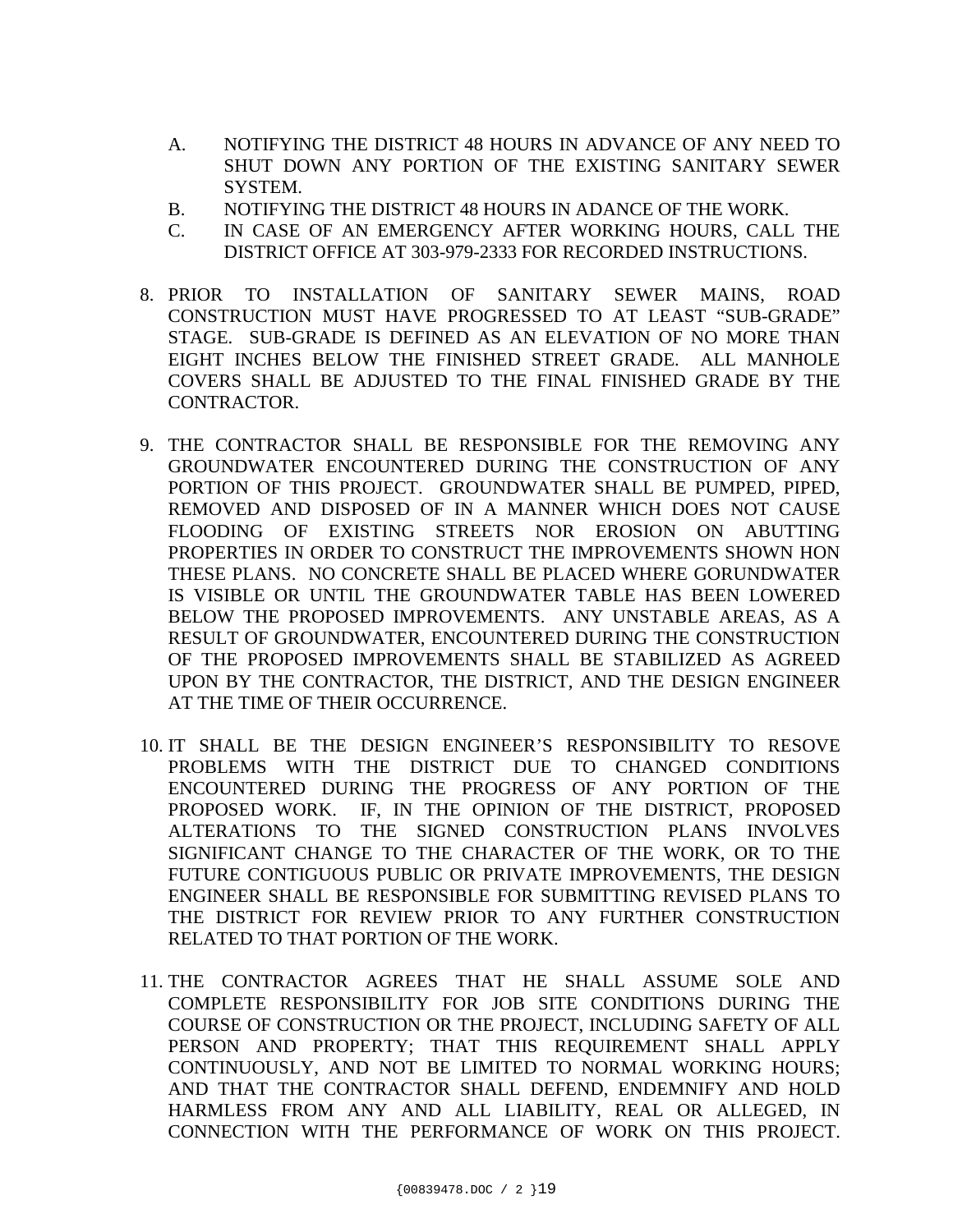EXCEPTING FOR LIABILITY ARISING FROM THE SOLE NEGLIGENCE OF, THE OWNER, THE DESIGN ENGINEER, OR THE COUNTY.

- 12. THE PIPE USED FOR SANITARY SEWER MAINS SHALL BE IN ACCORDANCE WITH ASTM D-3034 SDR35/SDR26,WHERE APPLICABLE, PVC PIPE IN PAVED R-O-W'S AND EASEMENTS AND AWWA C900-07 CLASS 165 IN UNPAVED EASEMENTS, AWWA 900-07 CLASS 235 IN EXPANSIVE AREAS. UNLESS NOTED OTHERWISE. ALL PIPE SHALL BE GREEN IN COLOR.
- 13. INITIAL/PROBATIONARY ACCEPTANCE OF THE NEW SANITARY SEWER MAINS IS CONTINGENT UPON RECIVING COPIES OF:
	- A. SANITARY SEWER TRENCH COMNPACTION TEST RESULTS, AND
	- B. RECORD DRAWINGS.
- 14. THE SANITARY SEWER SYSTEM WILL BE TESTED IN ACCORDANCE WITH THE DISTRICT STANDARDS AND SPECIFICATIONS. THE DISTRICT WILL REQUIRE THE CONTRACTOR TO CONDUCT AND SUBMIT THE FOLLOWING:
	- A. FLUSHING, VIDEO AND MEASUREMENT OF DIPS OR SAGS.
	- B. LOW PRESSURE AIR TEST 100% OF THE NEW PVC PIPE SYSTEM, AND
	- C. AIR VACUUM TEST OF 100% OF MANHOLES.
- 15. MANHOLE RIMS SHALL BE SET AT AN ELEVATION RELATIVE TO THE PAVEMENT, IN ACCORDANCE WITH THE GOVERNING AGENCY STANDARDS. WHETHER THE MANHOLE IS IN A PAVED OR UNPAVED GRADE, A MINIMUM OF ONE (1) AND A MAXIMUM OF FOUR (4) ROWS OF CONCRETE RINGS SHALL BE USED TO ADJUST THE RIM ELEVATIONS TO FINAL GRADE. THE MAXIMUM ACCEPTABLE VERTICAL ADJUSTMENT UTILIZING CONCRETE RINGS IS TWELVE (12) INCHES. NO MULTIPLE 2" AND 3" CONCRETE RINGS ALLOWED.
- 16. CONNECTIONS TO EXISTING DISTRICT LINES WILL BE PERMITTED UPON ACCEPTANCE OF THE NEW SANITARY SYSTEM. EXISTING PIPE AT THE POINT OF CONNECTION SHALL NOT BE "BROKEN OUT" UNTIL THE NEW SYSTEM IS ACCEPTED.
- 17. THE CONTRACTOR SHALL VEWRIFY EXISTING MANHOLE INVERTS TO BE CONNECTED TO PRIOR TO CONSTRUCTION STAKING.
- 18. THE CONTRACTOR SHALL TAKE CARE TO PROPERLY SHAPE ALL MANHOLE INVERTS AND BENCHES IN ACCORDANCE WITH DISTRICT STANDARDS AND SPECIFICATIONS TO PROMOTE SMOOTH FLOW THROUGH THE MANHOLE. THE CHANNELS MUST BE FULL DEPTH AS A MINIMUM. INVERTS OF LINES INTERSECTING AT 90 DEGREE AND A HIGHLY DIVERGENT OR FLAT SLOPES ARE ESPECIALLY CRITICAL. A CAMERA MUST BE ABLE TO PASS THROUGH THE MANHOLE CHANNEL. MANHOLE